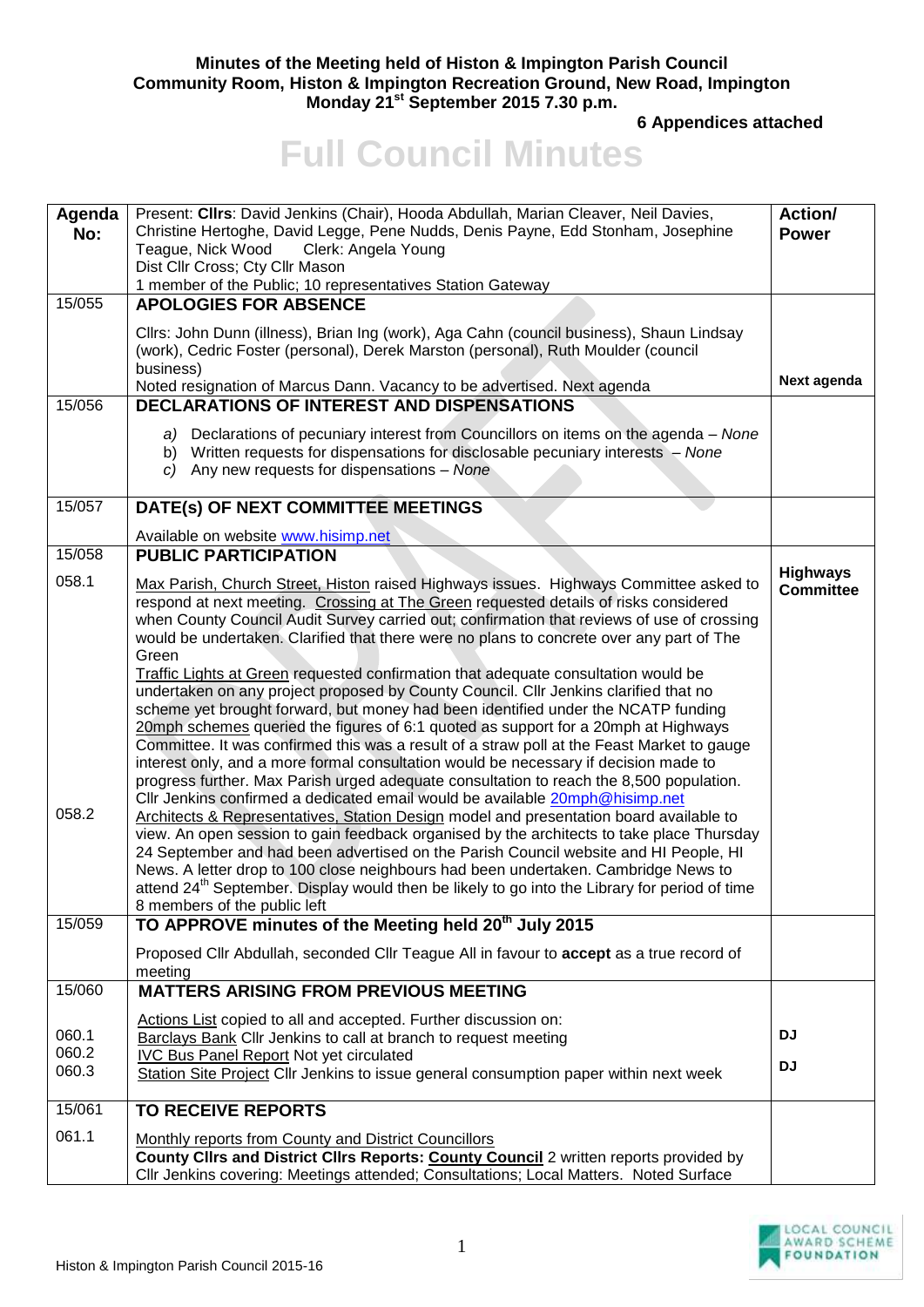| 061.2                   | Water Management Plan issues to be discussed under Chair's Report 061.3<br>District Council written report provided by Cllrs Stonham and Davies covering: Local Plan;<br>Boundary Review; Affordable Housing; Northstowe. Additional discussion on:<br>SCDC Drainage Manager - reduced hours Concern over loss of expert resources<br>SCDC IT Staff - shared services with City Council and Huntingdon District Council.<br>Concern over necessary skills and staffing levels<br>Boundary Review Submission query over Histon & Impington Dist Cllr input.<br>All 3 Dist Cllrs requested to work together to take issue of Drainage Manager up and report<br>back. Jean Hunter CEO had updated District Council on the IT situation 17 <sup>th</sup> September,<br>discussion on-going but understood TUPE transfers due end of September. Boundary<br>consultation was being re-questioned due to previously misleading questions<br>Clerk's Report (Pg 1 & 2) (Appx 1) provided to all and accepted. Further discussion on:<br>Darwin Green Exhibition due 23 September at Mayfield School. Cllr Cleaver to attend<br>Anti-Social Behaviour Meeting being arranged to include Police and IVC representatives<br>Council noted with sadness the passing of Alan Cornell ex Cllr for Impington Parish Council<br>and Bob Tuckwell County Council Transport Services<br>Residents Meeting Lucy Frazer MP 4 August AGREED to remind Lucy Frazer of issues<br>taken away from the meeting, any results to be shared on website. Particular concern<br>raised over cost of housing locally, affordable housing availability and loss of S106 and CIL<br>funding in South Cambs while SCDC have not adopted a policy. Need to feed into Darwin<br>Green process highlighted                                                                                                                                                                                                                                                                                                                                                                                                                                                                                                                                                                                                                             | <b>Dist Cllrs</b><br><b>MC</b> |
|-------------------------|----------------------------------------------------------------------------------------------------------------------------------------------------------------------------------------------------------------------------------------------------------------------------------------------------------------------------------------------------------------------------------------------------------------------------------------------------------------------------------------------------------------------------------------------------------------------------------------------------------------------------------------------------------------------------------------------------------------------------------------------------------------------------------------------------------------------------------------------------------------------------------------------------------------------------------------------------------------------------------------------------------------------------------------------------------------------------------------------------------------------------------------------------------------------------------------------------------------------------------------------------------------------------------------------------------------------------------------------------------------------------------------------------------------------------------------------------------------------------------------------------------------------------------------------------------------------------------------------------------------------------------------------------------------------------------------------------------------------------------------------------------------------------------------------------------------------------------------------------------------------------------------------------------------------------------------------------------------------------------------------------------------------------------------------------------------------------------------------------------------------------------------------------------------------------------------------------------------------------------------------------------------------------------------------------------------------------------------------------------------------------------------------------|--------------------------------|
| 061.3<br>061.4<br>061.5 | Clerks Catch Up Day 2 October. Clerk attending at £25 fee<br>Chairman's Report (Appx 2) provided to all and accepted. Further discussion on:<br>Surface Water Management Cty Cllr Mason outlined discussion at recent meeting between<br>Cty Cllrs Jenkins and Mason, Cllr Payne and Sass Pledger (County Council). £300,000<br>required locally for project to attenuate upstream for Awarded Drains 164 and 165 to<br>proceed. Report by Cty Cllr Mason had been submitted on behalf of HIVAG and now<br>formed part of the Inquiry documents. County Council funding cuts meant no Project<br>Officer available to take forward.<br>Other possible contributors to scheme: SCDC contribution "in kind" by helping to construct<br>the balancing; Highways England; Anglian Water; Darwin Green 2 (Darwin Green 1<br>contributed £80k for improved maintenance of public drain); County Council £105k grant<br>funding enabled. A total of 59 properties could benefit from the scheme, although 100<br>houses at severe risk of flooding, another 100 less so. Further Cty Cllrs meeting with<br>Graham Hughes at County Council to be held. Environment Agency detail the scheme to<br>remain in the 6yr programme, showing figures of £10k grant during 2015-16, £40k 2016-17<br>All AGREED Parish Council to convene meeting of potential funding partners inviting Lucy<br>Frazer MP to attend. Issue of lack of identified power for Parish Council to contribute<br>raised, plus Community Services budget newly introduced in 2015-16<br>Other Committee Chair Reports/Items for Decision<br>Employment Committee due to meet 16 <sup>th</sup> October<br>Youth Committee due to meet 28 <sup>th</sup> September<br>Any Working Party/Task & Finish Group Reports<br>Youth Working Party Insufficient numbers had attended 9 <sup>th</sup> September. Chairman urged<br>support from colleagues for Cllr Abdullah's work with this Working Party. See item 065.1<br>Community Park Project/Bypass Farm Task & Finish meeting of all members held 7 <sup>th</sup><br>September. See item 065.3<br>Neighbourhood Plan Task & Finish meeting held 3 <sup>rd</sup> September. Informal briefing session<br>on the Station Development Strategy Plan held 17 <sup>th</sup> September. Architects Open Evening<br>due Thursday 24 <sup>th</sup> September in Community Room, Recreation Ground | <b>JDJ</b>                     |
| 15/062                  | TO ACCEPT COMMITTEE REPORTS note actions and agree                                                                                                                                                                                                                                                                                                                                                                                                                                                                                                                                                                                                                                                                                                                                                                                                                                                                                                                                                                                                                                                                                                                                                                                                                                                                                                                                                                                                                                                                                                                                                                                                                                                                                                                                                                                                                                                                                                                                                                                                                                                                                                                                                                                                                                                                                                                                                 |                                |
| 062.1<br>062.2          | Planning Committee – draft minutes $28^{th}$ July, 18 <sup>th</sup> August and $8^{th}$ September provided to<br>all and accepted. Next meetings due 22 <sup>nd</sup> September, 13 <sup>th</sup> October. Proposed Cllr Legge,<br>seconded Cllr Hertoghe and AGREED Parish Council confirmed support for double yellow<br>line proposals in New Road. Noted aim to assist access for buses and emergency<br>services, as well as protection of verges. 9 in favour 1 abstention. Cllr Payne expressed<br>disappointment that timing had not allowed an article in September newsletter to widen the<br>consultation<br>Planning Chair suggestion made Committee consider electing a Vice Chairman in future<br>Highways Committee – draft minutes $6th$ August provided to all and accepted. Next meeting                                                                                                                                                                                                                                                                                                                                                                                                                                                                                                                                                                                                                                                                                                                                                                                                                                                                                                                                                                                                                                                                                                                                                                                                                                                                                                                                                                                                                                                                                                                                                                                         |                                |
|                         | due 15 <sup>th</sup> October.                                                                                                                                                                                                                                                                                                                                                                                                                                                                                                                                                                                                                                                                                                                                                                                                                                                                                                                                                                                                                                                                                                                                                                                                                                                                                                                                                                                                                                                                                                                                                                                                                                                                                                                                                                                                                                                                                                                                                                                                                                                                                                                                                                                                                                                                                                                                                                      |                                |

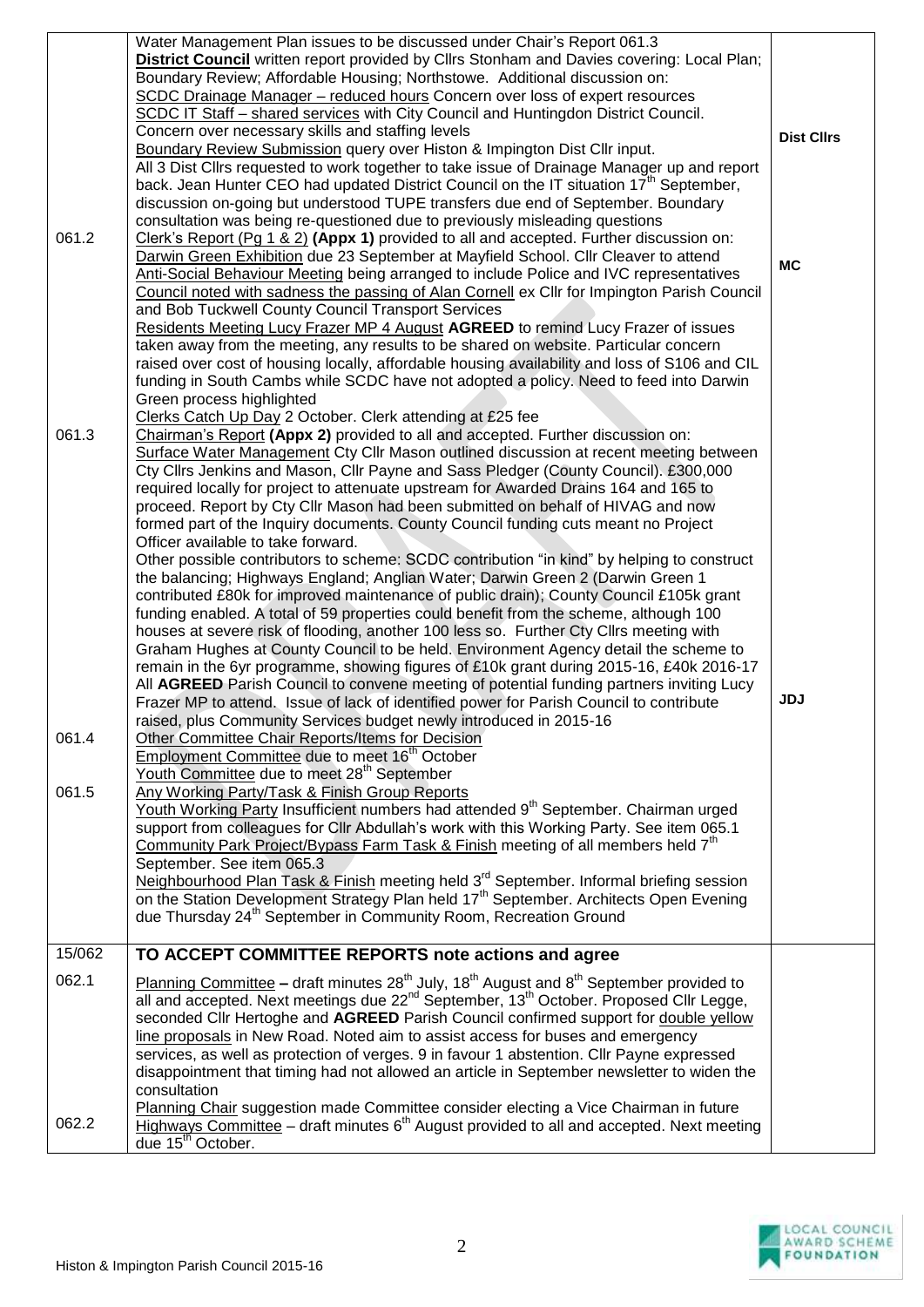|                         | A14 Statement of Common Ground Cllr Legge outlined issues raised and introduction of<br>"very low noise road surface" in latest version. Process of engagement and participation in<br>Inquiry via written submission and informal sessions attended with noise experts outlined.<br>Committee Clerk to enquire of Highways England on options remaining for Parish Council<br>to re-emphasise points made, particularly by attendance at Inquiry. Final version noted<br>Street Lighting (Appx 3) report from Cllr Stonham, delegated by Highways Committee who<br>had indicated unwillingness to contribute to energy costs. Proposed Cllr Stonham,<br>seconded Cllr Abdullah, all in favour to challenge the decision of switching off lights in<br>passageways, as listed, and request they be changed from switched off to dimmed                                                       |            |
|-------------------------|----------------------------------------------------------------------------------------------------------------------------------------------------------------------------------------------------------------------------------------------------------------------------------------------------------------------------------------------------------------------------------------------------------------------------------------------------------------------------------------------------------------------------------------------------------------------------------------------------------------------------------------------------------------------------------------------------------------------------------------------------------------------------------------------------------------------------------------------------------------------------------------------|------------|
| 062.3                   | King's Meadow minutes 1 <sup>st</sup> July as accepted at July Full Council. Proposed Cllr Teague,<br>seconded Cllr Cleaver all in favour and AGREED to sign as correct record<br>Recreation Committee draft minutes $7th$ September provided to all and accepted. Next                                                                                                                                                                                                                                                                                                                                                                                                                                                                                                                                                                                                                      |            |
| 062.4<br>062.5          | meeting due 23 <sup>rd</sup> November<br><b>Environment Committee draft minutes 1<sup>st</sup> September provided to all and accepted. Next</b>                                                                                                                                                                                                                                                                                                                                                                                                                                                                                                                                                                                                                                                                                                                                              |            |
|                         | meeting due 6 <sup>th</sup> October                                                                                                                                                                                                                                                                                                                                                                                                                                                                                                                                                                                                                                                                                                                                                                                                                                                          |            |
| 15/063                  | TO RECEIVE FINANCE & ADMINISTRATION REPORT (Appx 1 Pgs 3-4)                                                                                                                                                                                                                                                                                                                                                                                                                                                                                                                                                                                                                                                                                                                                                                                                                                  |            |
| 063.1<br>063.2<br>063.3 | Finance Legal & Administration Committee -next meeting due 12 <sup>th</sup> October<br>Delegated payment of accounts noted (Appx 1) Clerks Report<br>Approve payment of outstanding accounts (Appx 1) Clerks Report. Proposed Cllr<br>Stonham, seconded Cllr Payne, AGREED all in favour to approve                                                                                                                                                                                                                                                                                                                                                                                                                                                                                                                                                                                          |            |
| 063.4<br>063.5          | Amounts paid in noted<br>To Accept Internal Audit Scope and Arrangement for Internal Audit 2015-16 scope copied<br>to all, proposed Cllr Teague, seconded Cllr Cleaver all in favour to ACCEPT. Letter of<br>acceptance and terms sent to Max Parish. First Internal Audit visit due 24 <sup>th</sup> September                                                                                                                                                                                                                                                                                                                                                                                                                                                                                                                                                                              |            |
| 063.6                   | To Accept Risk Management Review (Appx 4) Proposed Cllr Hertoghe, seconded Cllr<br>Stonham all in favour to ACCEPT                                                                                                                                                                                                                                                                                                                                                                                                                                                                                                                                                                                                                                                                                                                                                                           |            |
| 15/064                  | <b>RECENT CORRESPONDENCE</b>                                                                                                                                                                                                                                                                                                                                                                                                                                                                                                                                                                                                                                                                                                                                                                                                                                                                 |            |
| 064.1<br>064.2          | Circulation file available for all<br>Cambridge Primary Education Trust - application to sponsor Clay Farm Primary School to<br>join multi-academy trust                                                                                                                                                                                                                                                                                                                                                                                                                                                                                                                                                                                                                                                                                                                                     |            |
| 064.3                   | Modern Day Slavery Issues public assistance plea. Cllr Teague AGREED to represent<br>community at meeting Saturday 17 <sup>th</sup> October, SCDC Council Chamber 10am - 1pm                                                                                                                                                                                                                                                                                                                                                                                                                                                                                                                                                                                                                                                                                                                 | <b>JPT</b> |
| 064.4<br>064.5          | NALC Newsletter September 2015                                                                                                                                                                                                                                                                                                                                                                                                                                                                                                                                                                                                                                                                                                                                                                                                                                                               |            |
| 064.6                   | <b>Charity Commission News</b><br>SCDC Consultation on moving to all-out-election all ClIrs had been invited to respond                                                                                                                                                                                                                                                                                                                                                                                                                                                                                                                                                                                                                                                                                                                                                                      |            |
| 064.7                   | individually                                                                                                                                                                                                                                                                                                                                                                                                                                                                                                                                                                                                                                                                                                                                                                                                                                                                                 |            |
| 064.8                   | CCC Street Lighting Energy Charges changes to admin fees noted                                                                                                                                                                                                                                                                                                                                                                                                                                                                                                                                                                                                                                                                                                                                                                                                                               |            |
| 15/065                  | <b>OTHER MATTERS</b>                                                                                                                                                                                                                                                                                                                                                                                                                                                                                                                                                                                                                                                                                                                                                                                                                                                                         |            |
|                         | Cty Cllr Mason and resident left during this item                                                                                                                                                                                                                                                                                                                                                                                                                                                                                                                                                                                                                                                                                                                                                                                                                                            |            |
| 065.1                   | Youth Club Funding to agree funding of £300 for new Senior Youth Club at Histon Football<br>Club. Clirs Abdullah and Wood outlined proposals for a 7 week trial from 4 <sup>th</sup> November,<br>with shared costs to secure site. Staffing from already budgeted Youth Workers. Proposed<br>Cllr Abdullah, seconded Cllr Teague all in favour and AGREED to spend up to £300 for the<br>purpose. Publicity and possible grant funding raised<br>St Andrews Café starting an opening session 4pm for young people, funded by outside                                                                                                                                                                                                                                                                                                                                                        |            |
| 065.2                   | resource<br><b>Capital Projects at Recreation Ground (Appx 5)</b><br>Replacement Cricket Nets Cllr Davies outlined success and thriving membership of<br>Histon Cricket Club with 139 members and league success for all teams. Noted external<br>funding from Histon Cricket Club, Friends of Rec and Histon Feast and requirement for<br>professional contract management to liaise for access to football club. Health and Safety<br>issues surrounding need for new fencing on Histon Football Club boundary outlined<br>Proposed Cllr Davies, seconded Cleaver, 7 in favour 3 abstentions and AGREED to<br>support the capital expenditure authorisation up to £23,750 pending meeting with Histon<br>FC to discuss implementation and possibility of shared costs for fencing on their boundary<br>Perimeter Fencing Project Completion Discussion with landlord outlined resulting in |            |
|                         |                                                                                                                                                                                                                                                                                                                                                                                                                                                                                                                                                                                                                                                                                                                                                                                                                                                                                              |            |